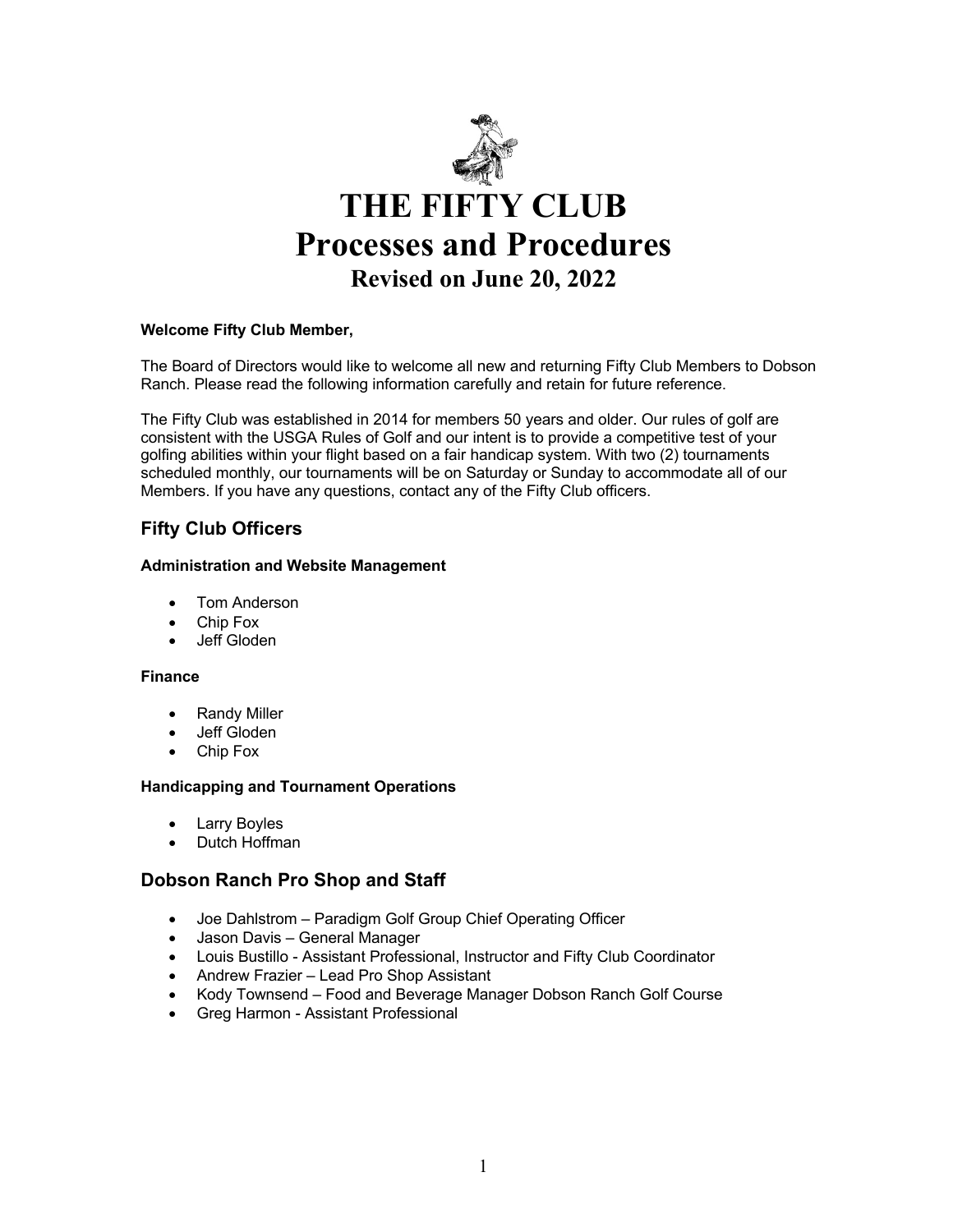# **Club Administration Responsibilities**

The club will maintain a website at https://dobsonfiftyclub.com using an approved website hosting service. Current vendor is Premier Website Development (https://premierweb.io).

The club will maintain email address admin@dobsonfiftyclub.com via an approved email hosting service. Current vendor is Google.com.

The club will maintain a bulk email distribution system for all member communications via an approved vendor. Current vendor is Mailchimp.com.

The club will maintain handicaps online via an approved handicap processing service. Current vendor is Golfsoftware.com.

The club will maintain a credit card processing service for all club online transactions using an approved vendor. Current vendor is Stripe.com.

The club will maintain one checking account for all necessary financial transactions. Current banking partner is Chase.

As an EIN registered Non-Profit Social Club the club will file an annual tax return per Internal Revenue Service (IRS) guidelines.

## **Membership**

When memberships are available, any person who has reached their 50th birthday, or will reach their 50<sup>th</sup> birthday, during the coming calendar year, is eligible to become a member of The Fifty Club upon payment of annual dues.

The Fifty Club, as of January 14, 2022, is not accepting new membership applications.

The Fifty Club, as of February 14, 2022, has frozen membership at 350 members.

#### **Annual Membership Dues**

The Fifty Club yearly tournament season is Jan. 1 thru Dec. 31.

Renewal applications for the coming year are available after the Fifty Club Team Championship in October and the fee is \$100. When available new members would then be eligible for all November and December tournaments and all tournaments and events in the following calendar year.

Membership will include the "Ranch Membership Card" courtesy of The Paradigm Golf Group.

All members will pay their annual membership fees online at the Fifty Club website at https://dobsonfiftyclub.com.

**Local Past and Present Professional Golfers of America (PGA) Members –** Per Fifty Club Board approval local PGA members over the age of 60 with long term ties to Dobson Ranch who are retired or semi-retired will be considered for membership. Preference is shown for those with over 20 years of service to the Dobson Ranch Pro Shop. The intent is to provide these PGA members whom have been an integral part of Dobson Ranch an opportunity to play and compete with those whom they have known for many years.

## **Tournament Procedures**

All Fifty Club tournaments will comply with the USGA Rules of Golf and Fifty Club local rules.

**Tournament Formats** – All Fifty Club tournaments are "Flighted" events. Flights are comprised of players with like handicaps with the intent of equal Flights amongst the playing field. Players with the same handicap could however end up in different Flights. The determining factor for the split in Flights is the fractional difference in the player's handicap index, with the higher value going into the higher flight.

**Fifty Club Championship and Presidents Cup Qualification** – In order to qualify for the Fifty Club Championship and Presidents Cup the member must have posted 3 scores in Individual Net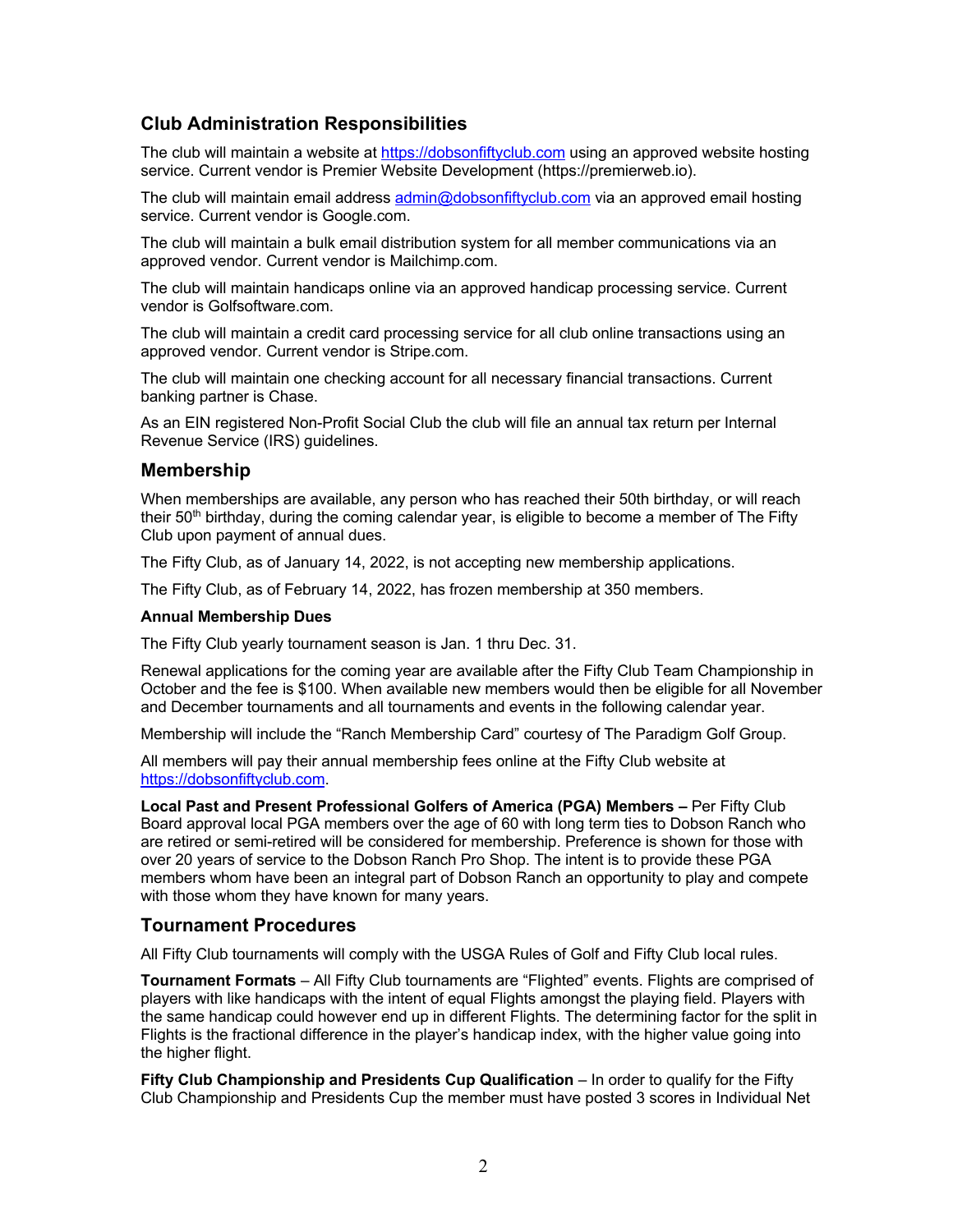and Gross events within the past year.

**Fifty Club Two Person Team Championship Qualification** – In order to qualify for the Fifty Club Two Person Team Championship, the member must have posted 3 scores in Individual Net and Gross events within the past year.

**Shot Differential for Two Man Events** – All two man events will require that no more than 8 shots will separate the lower handicap player from the higher handicap player. For team differentials 9 shots and greater the higher handicap player will be adjusted down to meet the 8 shot maximum.

**Pricing** - Regular one-day tournament entry fees will vary between \$50 and \$70 per tournament.

**Tees –** Fifty Club members will play all events from the tee one up from the back tee, which is commonly the White Tee.

## **Tournament Sign-up Procedures**

All members will sign up for Fifty Club tournaments online at the Fifty Club website at http://dobsonfiftyclub.com by completing the online sign-up form.

Opening and closing dates and times will be shown on the sign-up form.

A member may sign up to 4 players for the next tournament.

It is important to make sure all the requested information on the form is filled out, all requested selections are made, and all boxes are checked, or the transaction will not complete. The requirements are shown below.

You must select a Preferred Tee Time

You must click on the radial button to acknowledge that you understand that spots are filled on a first come first serve basis (Spots remaining are shown)

You must select how many players even if it is only one?

You must enter Email Address

You must enter Phone Number

You must provide Credit Card Information including the CVC number and your ZIP Code

You must provide Cardholder Name as shown on the card.

Comments are optional

Finally, you should receive a confirmation email almost immediately if your transaction was completed, so if you don't you can assume that the transaction was not successful.

The Fifty Club Board of Directors reserves the right to set aside up to 35% of the available tee times for all tournaments to accommodate board member tee times and distinguished Fifty Club member tee times. These tee times are blocked to recognize those who have supported the club through good and bad times since its inception and who play year round regardless of the conditions.

**Cancellation Procedures** – The Member is required to contact the Fifty Club through either the Contact feature shown at https://dobsonfiftyclub.com, or the phone number shown at the bottom of the https://dobsonfiftyclub.com Home Page as soon as possible. If cancellation is prior to the closing date and time for the tournament in question a full refund will be issued by refunding the credit/debit card used at signup. Note that it may take up to 10 business days for this refund to appear on the member's account. If cancellation occurs after the closing date and time for the tournament, the Fifty Club will try to fill the open spot from the tournament waiting list. If the slot is filled you will be issued a refund. If the slot is not filled no refund will be issued. Once play has begun there will be no refunds. Also note that there will be no tournament carry over credits.

**Tournament Waiting List Procedure** - When a Fifty Club tournament field is filled to the maximum, a member may place their name on the tournament waiting list located at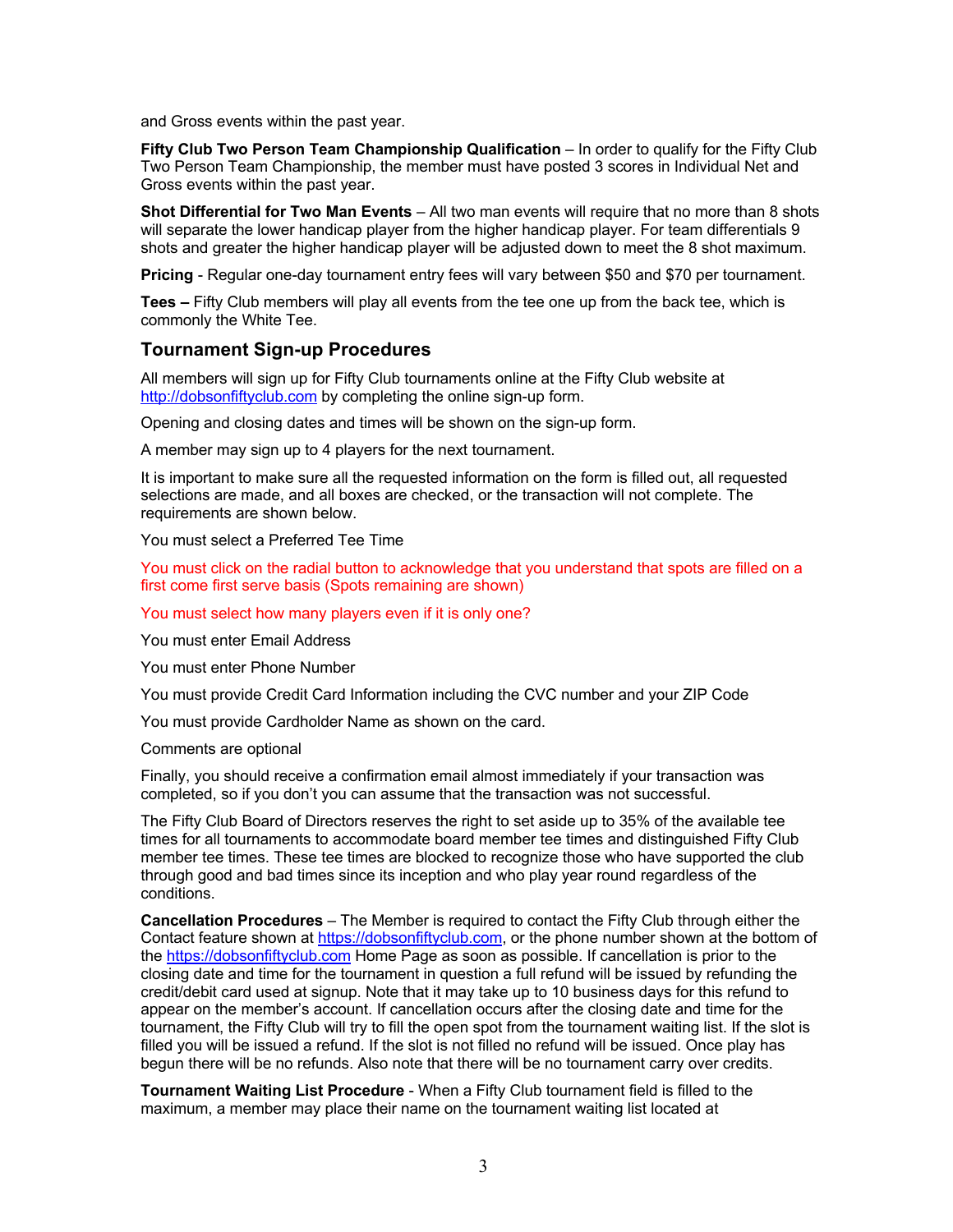https://dobsonfiftyclub.com on the Tournament Sign-Up Page. If a player should withdraw from the tournament, the Fifty Club will refer to the tournament waiting list in order to fill the opening and will try and contact the members on the waiting list in the order as they appear on the list. For very late cancellations the Fifty Club may contact groups of members and use the first response to fill the opening.

**Tournament Scoring and Final Results -** Scorecards will be signed by an opponent and attested by the player. Not doing so will be grounds for disqualification. The Pro Shop Professional on duty during a Fifty Club tournament will be responsible for all decisions concerning the Rules of Golf. The Pro Shop Professional shall arbitrate all scoring and rules disputes in conjunction with the Fifty Club BOD.

### **All tournament results are final at sundown on the Thursday following the tournament.**

## **Tournament Disputes Process**

The Tournament Disputes Process has been instituted to allow Members the opportunity to challenge items affecting the outcome of the tournament under the Rules of Golf.

A Dispute must be made to the scorer on the day of the tournament in which the Dispute arose, and a written dispute must be submitted within 90 minutes of the completion of the disputed round.

Any player or players can submit details of the dispute including witnesses and specifics of the dispute. The scorer will distribute the written dispute form to the Fifty Club BOD as early as possible on Monday, but no later than 6 pm on the Monday after the Tournament.

The Fifty Club BOD will review all the data and render their decision as soon as possible but no later than 6 PM on the Tuesday after the Tournament.

The Fifty Club BOD will notify the players of the decision by noon on Wednesday after the tournament.

This decision shall be final.

**Card playoffs** will only be used for last place in a flight. Procedure shall be best score, net or gross depending upon the category being considered, on the last nine holes. Should this not settle the issue then the procedure shall progress as the best score on the last six holes, followed by last three holes. Should this not settle the issue scores for the last 6 holes, and then the last three holes, on the front nine shall be compared. Should this not settle the issue, hole-by-hole scores beginning at 18 and going backwards will be compared. Should this not produce a clear winner, last place money will be split by those not eliminated by the playoff process.

**Tournament Payout -** Winners of tournaments will receive credits posted to their Dobson Ranch Golf Course Accounts. These credits may be used anywhere on The Dobson Ranch Golf Course including the Pro Shop, Restaurant and Practice Facility. Exceptions include Tournament Entry Fees and Golf Carts on Tournament Days. Payouts will be posted and available within 10 days of event completion. The payout for all Fifty Club events shall also adhere to the following criteria as defined by the Fifty Club BOD.

- a) Expenses that must be covered include greens fees, tournament scorer, first tee support personnel, closest to the pin prize money, any food and beverage when applicable, any special events when applicable, and gross and net winnings.
- b) At a minimum, the prize payout shall include 25% of the participants in each event. However, the target payout shall be between 30% and 35% of the field.
- c) Hole-In-One Pot will be funded by a 25 cent per player deduction per tournament. The pot will be paid to the first hole-in-one and will then be restarted for the following tournament. Minimum payout will be \$200 per Hole-In-One. Multiple Holes-In-One on the same day will split the pot and the minimum \$200 payout will be in effect.
- d) Each tournament round will include \$50 closest to the pin prizes on each of the par 3 holes. All Winners will receive a \$50 check from the Fifty Club within 10 days of the tournament's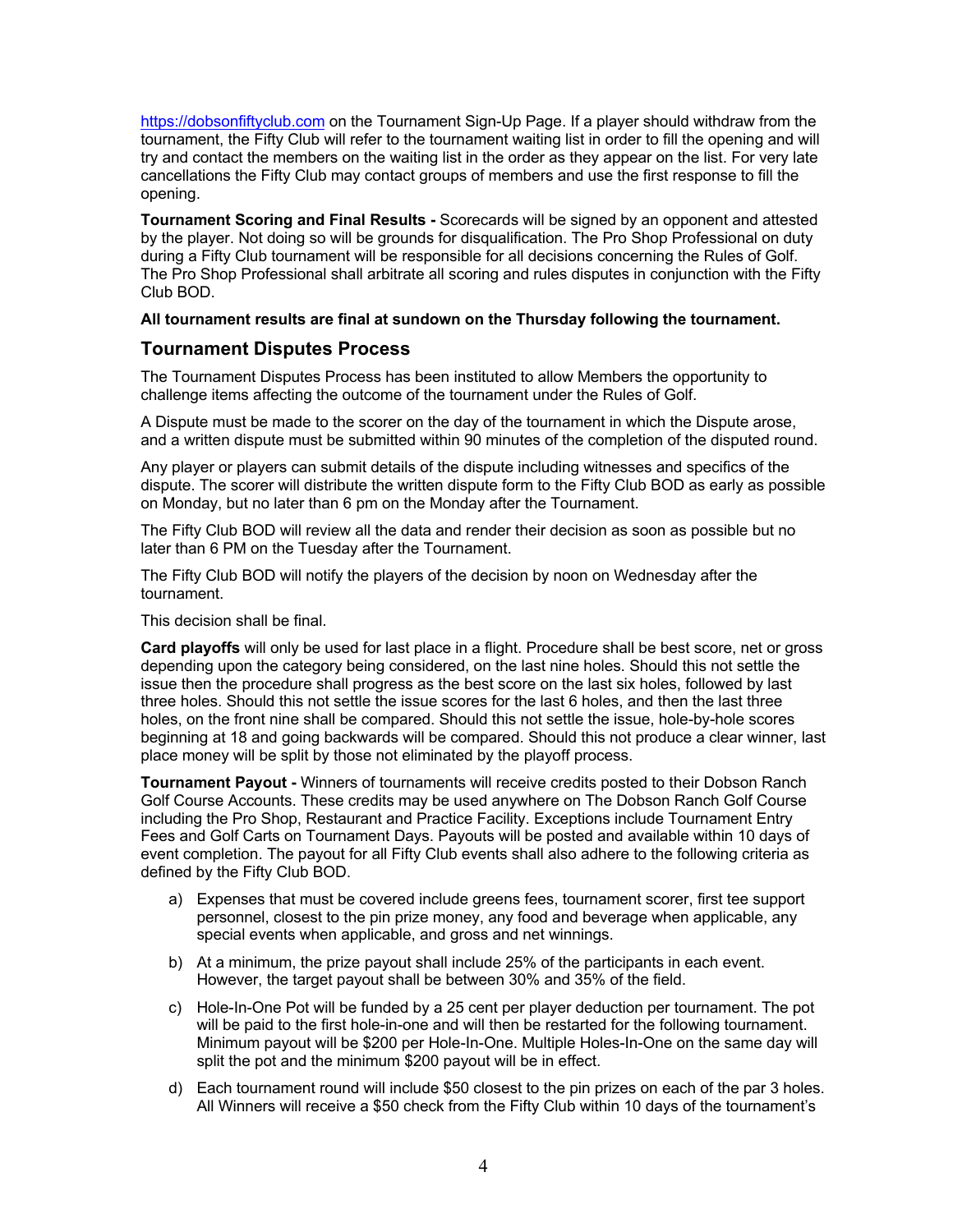conclusion.

- e) The Fifty Club will offer a skins game for each event. The cost will be \$10 for gross skins and \$10 net skins. For net skins, the maximum number of shots that can be used from a member's handicap will be one per hole. Winnings will be available in the Pro Shop within 10 days of the tournament's conclusion.
- f) Per Board approval, published payouts are subject to change if tournament circumstances dictate that a change is needed.

## **Slow Play Policy**

PRO SHOP RESPONSIBILITIES

- The Pro-Shop representative on the first tee box will mark one scorecard with the foursome's departing time.
- A time clock will be placed in a designated area between the ninth green and the tenth tee. At the completion of the front nine holes and the completion of the back nine holes, each group is required to "punch in" their time on the designated scorecard. The clock should be punched after the last player in the group has holed out and the flag has been replaced.
- The Pro Shop will monitor the card stamping procedure to ensure compliance with this policy.

### PLAYERS RESPONSIBILITIES

- All disputes must be brought to the attention of the Fifty Club BOD in accordance with the Tournament Disputes Process.
- During tournaments disregard "honors". The first player ready to tee off should proceed regardless of the previous hole's score.
- You are expected to play "ready golf". This simply means if your shot is not going to interfere by sight, sound or safety of another player, proceed to hit.
- It is the responsibility of all members of each foursome to monitor their time.
- If a player(s) within a foursome is exceedingly slow, the other foursome members must encourage faster play to avoid a foursome penalty.
- All foursome members bear responsibility for the scorecard being punched properly.

## PLAYER IN WRONG FAIRWAY OR WRONG GREEN

- A player on Hole 9 has the "right of way" before any player on Hole 1.
- A player on Hole 8 has the "right of way" before any player on Hole 11.
- A player on Hole 18 has the "right of way" before any player on Hole 10.

#### PENALTIES –

- Standard Time = 4 Hours 12 Minutes
- No penalties will be assessed if you finish your round within 4 hours and 12 minutes. Should your group finish your round in 4 hours and 13 minutes or more, penalties will be assessed to each member of your foursome in the following manner.
- Finishing 16 minutes or more behind the previous foursome on the front nine = 2 stroke penalty.
- Finishing 16 minutes or more behind the previous foursome on the back nine = 2 stroke penalty.
- Punching the scorecard before the last foursome member has putted out and the flag has been replaced = 2 stroke penalty.
- Failing to punch the scorecard  $= 2$  stroke penalty.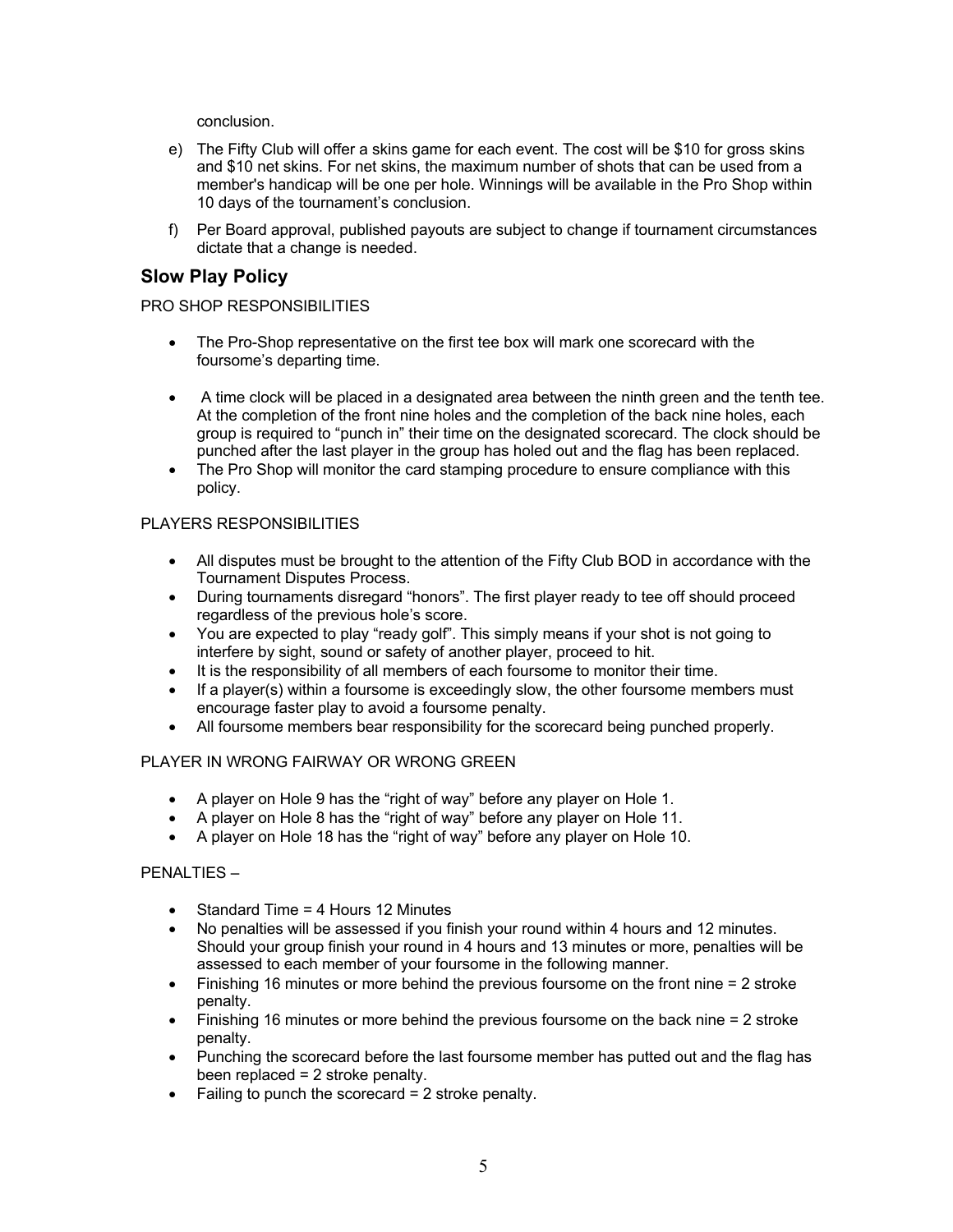• TEAM EVENTS - During team play events, the maximum penalty per nine holes will be two shots per team.

## **Local Rules**

**Dress Code** – We do not have a formal dress code, but we expect all players to wear appropriate golf attire.

**Pump Houses on #10 and #18** – Nearest relief is given for swing and stance only.

**Creek to the right of 8 Fairway** - In the interest of speed of play, the creek to the right of 8 fairway will be played using the old definition of a lateral hazard. A player may therefore take relief on either side of the creek from where their ball last entered the hazard.

**Railroad Ties** – Nearest relief for swing and stance.

**Out of Bounds** – Exterior walls, fences, and interior white stakes define out of bounds. Out of bounds walls are defined as the hole you are currently playing. Any ball that leaves the golf course and comes to rest on another part of the course will be deemed out of bounds.

**Tunnel** – The tunnel between #16 green and #17 tee box is out of bounds. The wall above the tunnel defines out of bounds. This tunnel is commonly referred to as The House of Peach.

**French Drains** – Relief is given only if gravel interferes with stance or lie.

**Range Balls** – Taking stance and hitting range balls on the course during play is not allowed and is subject to a two-stroke penalty.

**Retaining Wall #18** – The wall along the water on #18 is played as part of the hazard.

**Spikeless Shoes** – All members must wear spike-less shoes for Fifty Club tournaments.

**Distance Measuring Devices** - Players are allowed to use devices that measure distance only. The use of a device that gauges or measures other conditions that might affect a player's play (e.g., wind or gradient) are not permitted.

**Accidental Movement of a Ball on a Putting Green** - USGA Rules 18-2, 18-3 and 20-1 are modified as follows. When a player's ball lies on the putting green, there is no penalty if the ball or ball-marker is accidentally moved by the player, his partner, his opponent, or any of their caddies or equipment. The moved ball or ball-marker must be replaced as provided in Rules 18-2, 18-3 and 20-1. This Local Rule applies only when the player's ball or ball-marker lies on the putting green and any movement is accidental. Note: If it is determined that a player's ball on the putting green was moved as a result of wind, water or some other natural cause such as the effects of gravity, the ball must be played as it lies from its new location. A ball-marker moved in such circumstances is replaced.

## **General Information**

**Player Etiquette** - Abusive or foul language directed toward any golf course staff member will not be tolerated. This includes Rangers, Pro Shop Staff, Maintenance Personnel, Starters and Fifty Club Officers. Anyone violating this policy will be subject to disciplinary action by the Fifty Club BOD. This could include the maximum penalty of having their membership cancelled immediately without refund.

**Guests During Fifty Club Events** – With the exception of serving as a player's caddy, children under the age of 16 are prohibited from accompanying members during Fifty Club sponsored tournaments. Required caddy responsibilities would include at a minimum physically carrying the player's bag for the full 18 holes.

**Check-in Policy** - On all events you are required to check in at the Pro Shop a minimum of fifteen minutes prior to your tee time. If you are not checked in within the allotted time, your spot is subject to be filled by a standby player.

**Board Member Compensation** – In compensation for their services Fifty Club Board Members will